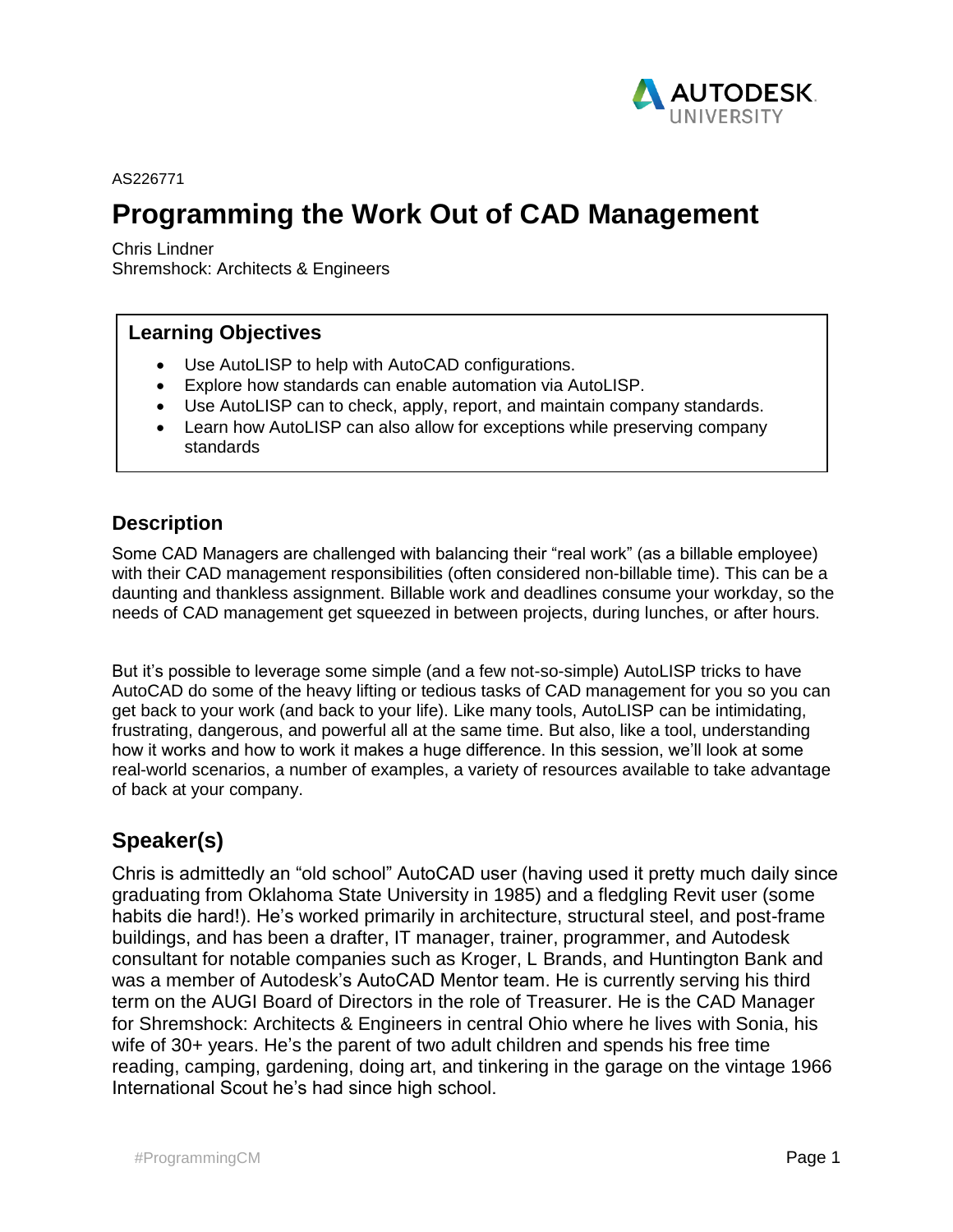

# **CAD Manager: Utility Player**

The premise of this class is this: most individuals who are responsible for their company's (or office's) CAD management duties wear multiple (sometimes unrelated) hats and may not have the luxury of being a full-time CAD Manager. They are expected to remain as billable as possible, while doing their part in insuring that everyone else is as billable as possible too! So, anything we can do to leverage technology to help with our CAD management responsibilities is a plus.

There is an advantage, though, to being in this situation. Who better to understand what needs



improved, standardized, automated, and customized than someone who is living with the issues firsthand? It's easy for a full-time CAD Manager to be become distanced from the day-to-day needs. So, while it may feel (rightfully so) that you are pulled in multiple directions, this in-themiddle position does have its benefits.

# **Programming and CAD Management**

A few months ago, I posed a question on the CAD Managers Unite! Facebook group page: "Should programming be part of a CAD Manager's job description? If so, why?"

Interestingly, the responses aligned closely with the objectives of this class which had been submitted three months earlier. The responses, mostly in the affirmative, fell into the following broad categories:

- **Configuration**
- Automation
- **Customization**
- **Standards**

**CAD Managers** Unite! @ Public Group About Q: Should programming be **Discussion** part of a CAD Manager's job Members description? If so, why? Events Videos Photos Files

We'll discuss and look at examples of each category. Hopefully you'll be able to bridge the gap between the generic examples presented and your specific needs.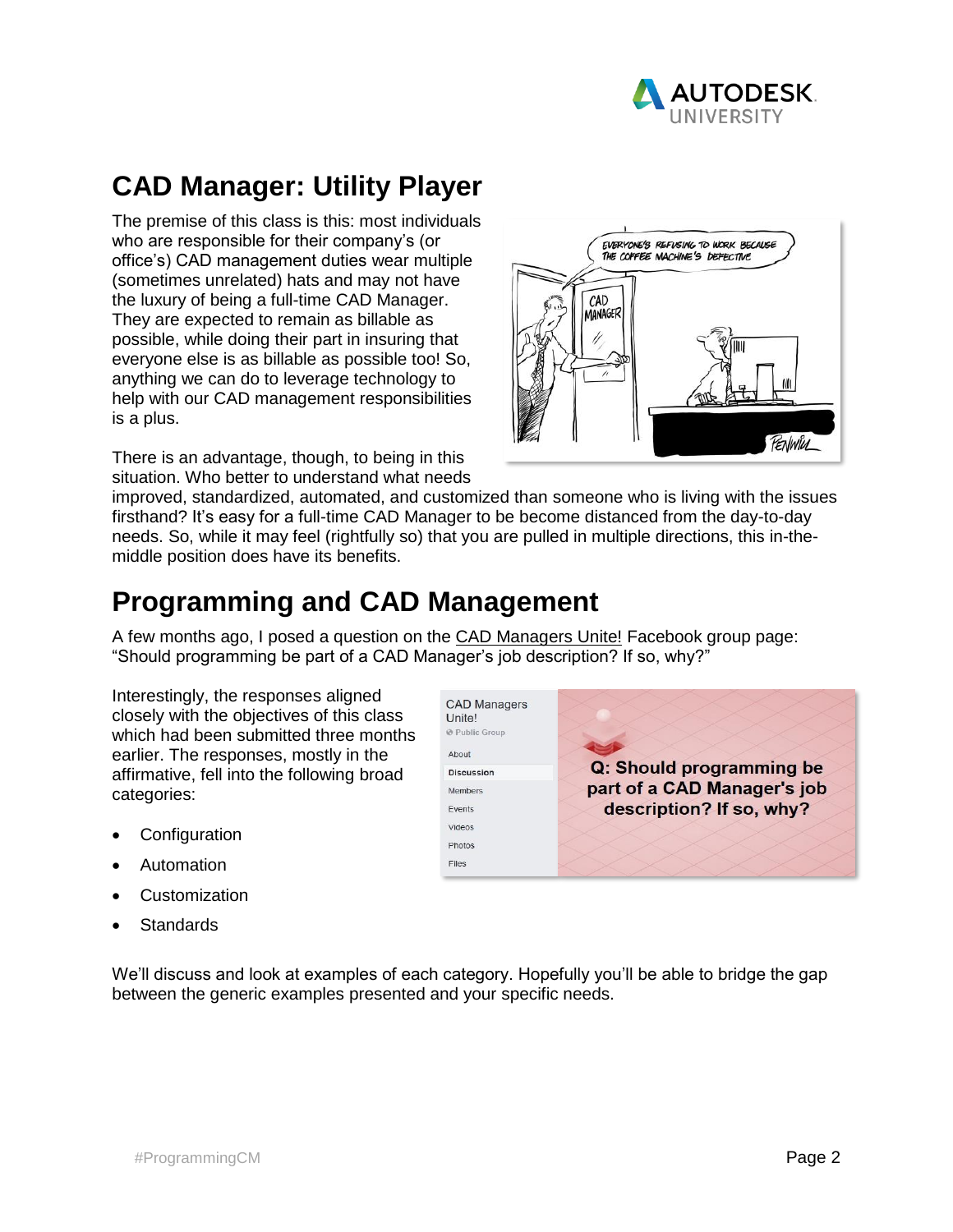

# **Programming the Work out of: Configuration**

AutoCAD's open architecture is both a blessing and a curse. The same features that enable you to tailor AutoCAD to your company's unique needs are the same features that can be used by your users to "fix" something or personalize their environment. These well-intentioned "fixes" are sometimes to the exasperation of the CAD Manager. Attempting to support users in this "wild wild west" culture can be exhausting.



#### **Profile Flaws**

The common approach for wrangling AutoCAD

systems is by using profiles. Profiles are a great start to managing your CAD systems setup and maintenance. Over time, though, you are likely to run into some of the same limitations that I've found.

- Fragile If a path in the Support File Search Path (SFSP) is not found, AutoCAD removes it assuming it will never be needed again. Autodesk's explanation is that by removing the missing paths, AutoCAD "*doesn't end up spending time searching for files in places that do not exist.*". Unfortunately, this doesn't account for the occasional network hiccup or remote users in which case a path may be temporarily unavailable but shouldn't be removed.
- Local Once a profile is loaded, all its specific settings are stored locally in the user's registry. These settings will remain static until the profile is reloaded or the user makes changes. Autodesk even states "*Profile information is neither automatically saved nor updated.*" [\(link\)](https://knowledge.autodesk.com/support/autocad/learn-explore/caas/sfdcarticles/sfdcarticles/Profile-management.html) Trying to manually manage settings that are stored locally on multiple systems is no fun.
- Inflexible Sometimes it's necessary to "reset" AutoCAD by reloading a profile and restoring it to an earlier known, working configuration. When a profile is reloaded, though, any personalized tweaks that a user may have made (background color, cursor size, etc.) are overwritten.
- Vulnerable There's no way to secure certain areas of the profile that you don't want users from changing. A variable changed by an uneducated user could significantly impact production.

Through programming, it is possible to overcome these shortcomings. AutoLISP can help us achieve that sweet spot between control and freedom.

Let's dive in!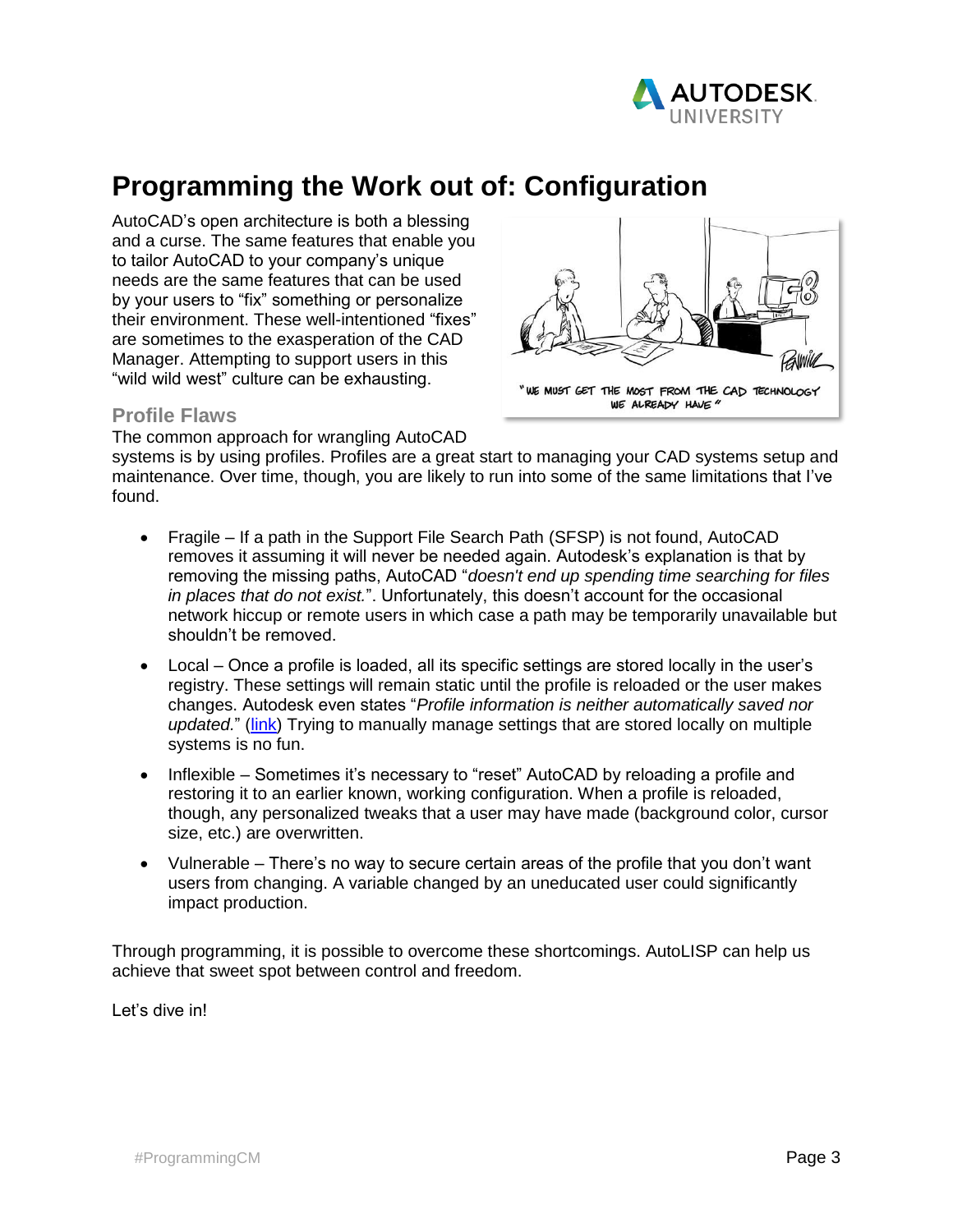

### **Key Files**

Before we start coding, we need to establish where to put our code. The best mechanism for doing this is by utilizing two files: ACAD.LSP or ACADDOC.LSP. These user-defined files will load automatically making them the perfect way to provide on-the-fly automated CAD Management.

- The ACAD.LSP is typically loaded only when AutoCAD launches and is primarily used for application-specific routines.
- The ACADDOC.LSP loads as each drawing is opened and is suited for drawing-specific routines.

(*Alternatively, you can bypass the ACADDOC.LSP and just use the ACAD.LSP if the ACADLSPASDOC variable is set to 1. For this class, we'll be using both to demonstrate how they will work together.*)

Additionally, each CUI file will automatically load an accompanying MNL (menu lisp) file if found. This file will be loaded after the ACADDOC.LSP file.

#### **Starting with Startup**

The code that's placed in your ACAD.LSP or ACADDOC.LSP is loaded into memory before the drawing has finished opening. Some of your code, however, you may not want to actually "run" until after the drawing has finished opening (i.e. is "initialized"), especially functions that contain (Command) calls. AutoCAD uses a special function, (S::Startup), to do this. The technical term for it is "post-initialization execution".

*Note: Since the (S::Startup) function can be defined in each of the key files mentioned above, the (defun-q) function should be used to define them independently. They can be appended together to execute in the desired order.*

#### **System Variables**

Most of the configuration settings within an AutoCAD profile can be managed via AutoLISP thus addressing some of the profile limitations listed above. Many of these settings are stored in what are called "system variables". These variables store the settings assigned in the Options dialog box or other configuration dialog boxes. And there's no shortage of system variables in

AutoCAD. In fact, if you want to explore the 900+ (*literally!*) system variables, the Express Tools SYSVDLG command is a great "variable browser" of sorts.

| WORKSPACELABEL<br>WORLDUCS<br>WORLDVIEW<br>WRITESTAT<br>WSALITOSAVE<br>WSCURRENT<br><b>XCLIPFRAME</b><br><b>XDWGFADECTL</b><br>XEDIT<br>XFADECTL<br><b>XLOADCTL</b><br><b>XLOADPATH</b><br><b>XREFCTL</b><br><b>XREFNOTIFY</b><br><b>XREFOVERRIDE</b><br><b>XREFTYPE</b> | $\overline{\phantom{a}}$ | New Value: 1<br>Current Value: 11<br>Initial Value: 10<br>Saved In: Registry<br>Type:  Integer<br>Controls the default reference type when attaching or overlaying<br>external reference.<br>Description<br>Value<br>Attachment is the default<br>0<br>Overlay is the default |
|--------------------------------------------------------------------------------------------------------------------------------------------------------------------------------------------------------------------------------------------------------------------------|--------------------------|-------------------------------------------------------------------------------------------------------------------------------------------------------------------------------------------------------------------------------------------------------------------------------|
|--------------------------------------------------------------------------------------------------------------------------------------------------------------------------------------------------------------------------------------------------------------------------|--------------------------|-------------------------------------------------------------------------------------------------------------------------------------------------------------------------------------------------------------------------------------------------------------------------------|

*Figure 1 The SYSVDLG dialog box*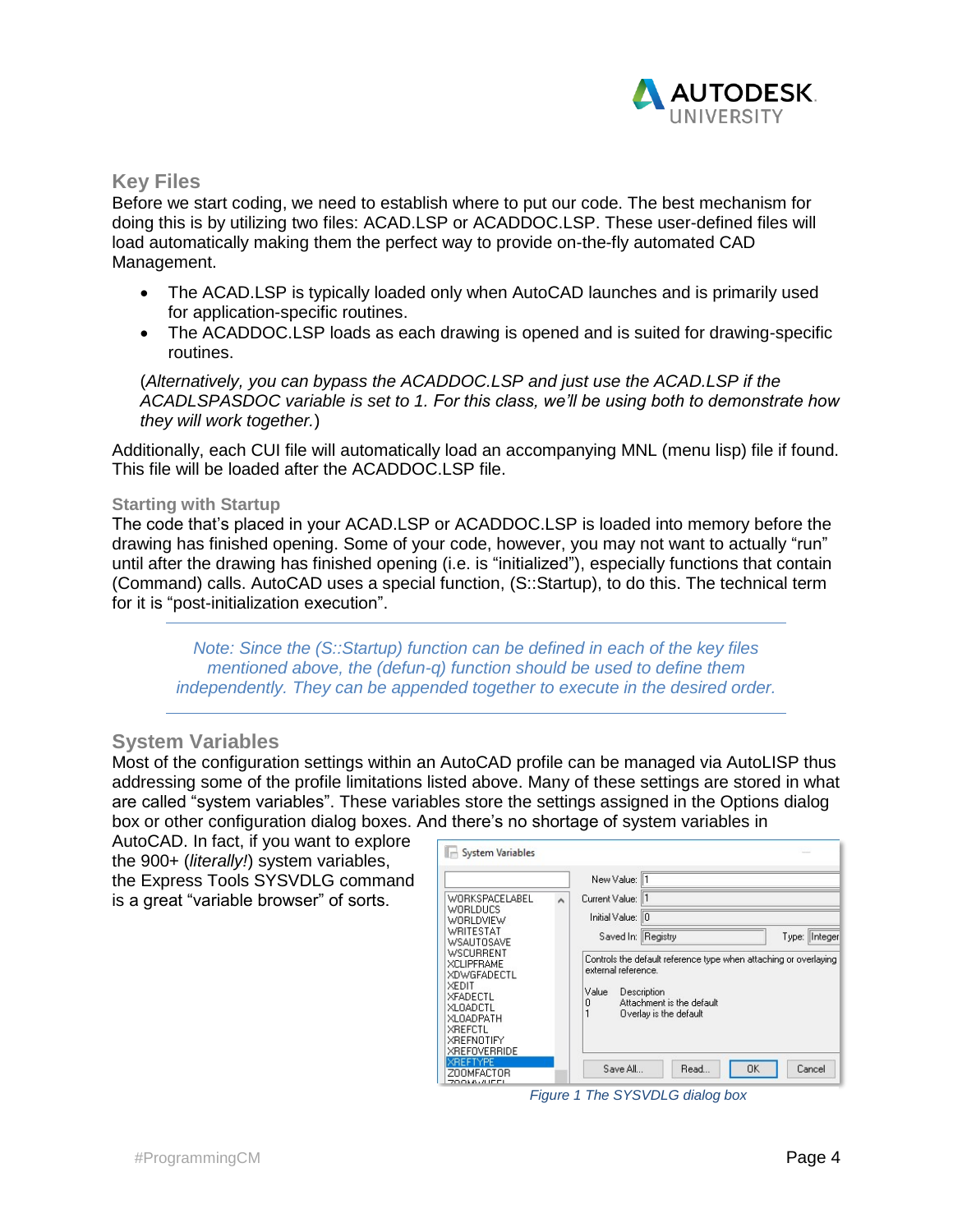

Working with system variables in your ACAD.LSP and ACADDOC.LSP is done with two functions:

| Function: | (getvar) used for accessing current values             |
|-----------|--------------------------------------------------------|
| Syntax:   | (getvar <variable name="">)</variable>                 |
| Function: | (setvar) for assigning new values.                     |
| Syntax:   | (setvar <variable name=""> <value>)</value></variable> |

Below is an example of some system variables that you might place in your ACAD.LSP. These values are set (or reset) each time AutoCAD launches and will apply to that entire AutoCAD session.

```
(setvar "FILEDIA" 0) (setvar "FILEDIA" 0) (setvar in the contract of the contract of the contract of the contract of the contract of the contract of the contract of the contract of the contract of the contract of the contr
(setvar "CONSTRAINTINFER" 0) ; turn off inferred constraints
(setvar "OBJECTISOLATIONMODE" 0) ; turn isolated objects back on
(setvar "XREFTYPE" 1) ; default to "overlay" xrefs
```
*FIGURE 2 SYSTEM VARIABLES IN A SAMPLE ACAD.LSP*

Below is an example of some system variables you might place in your ACADDOC.LSP. These values are drawing-specific and will be set (or reset) for each drawing as it's opened.

```
(setvar "LUNITS" 4) (setvar in the set of the Units
```

```
(setvar "CECOLOR" "Bylayer") ; insure current color is ByLayer
(setvar "CELTYPE" "Bylayer") ; insure current linetype is ByLayer
(setvar "HPLAYER" ".") ; force hatch to use current layer
```
*FIGURE 3 SYSTEM VARIABLES IN A SAMPLE ACADDOC.LSP*

*Note: Some system variables are read-only. You can use the (getvar) function to access the current value, but (setvar) will return an error.*

### **Environment Variables**

You'll soon run into some settings that can't be assigned by the (setvar) function. These are most likely environment variables, not system variables. AutoCAD uses environment variables to store operating system-related environment settings and can be done with two functions:

Function: (getenv) for accessing current values, Syntax: (getenv <variable name>)

Function: (setenv) for assigning new values. Syntax: (seteny <variable name> <value>)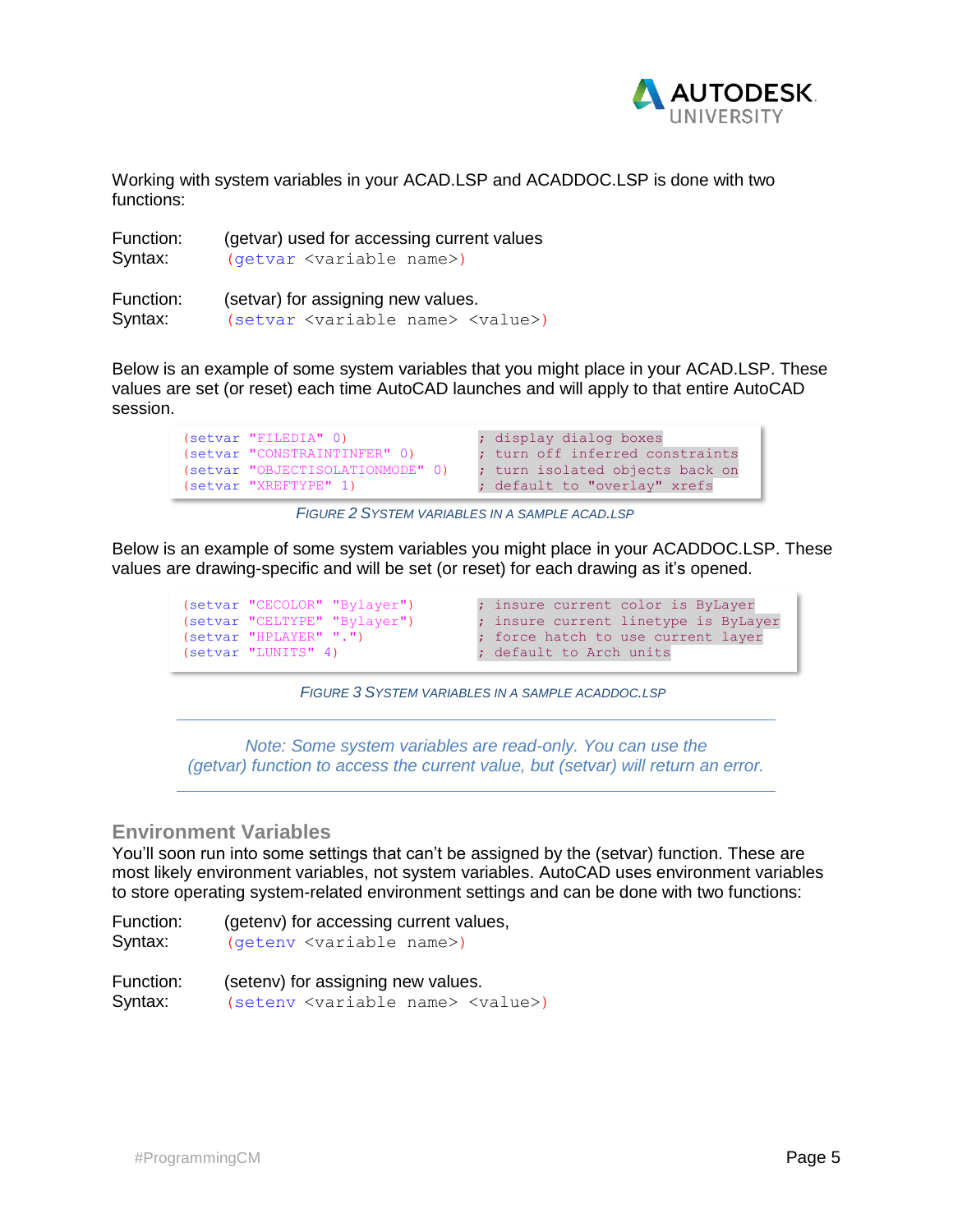

Here are a few environment variables settings our company pushes via the ACAD.LSP:

- hide our system printers and use only PC3 files
- save drawings in the 2013 file format because some of the consultants we work with have not upgraded yet
- always display the Model and Layout tabs
- always show drawing's full path in the title bar

```
(setenv "HideSystemPrinters" "1") ; hide system printers
(setenv "DefaultFormatForSave" "60"); force saving to 2013 file format
(setenv "ShowTabs" "1") ; show layout tabs
(setenv "ShowFullPathInTitle" "1") ; show full path in title bar
```
*FIGURE 4 ENVIRONMENT VARIABLES SAMPLE*

A few notable differences between system and environment variables:

• Environment variables are case sensitive, so "HideSystemPrinters" is not the same as "hidesystemprinters".

System variables are not as particular.

- Environment variables accept strings values only. If you need to save a numeric value, it will have to be converted to a string via either (itoa) or (itof). Conversely, string values returned by (getenv) that should be numeric will need to be converted via (atoi) or (atof). System variables can accept integers, reals, strings, and 2D or 3D points.
- Environment variables can't be typed in on the command line. System variables can be typed like a normal command
- Environment variables are generally placed in the ACAD.LSP. System variables can be placed in either. A good rule of thumb is this: if it's a setting that saved in the drawing, place it in the ACADDOC.LSP
- Environment variables are stored in the registry. System variables are saved in one of four places:

| <b>Saved in</b>   | <b>Description</b>                                                                                                                                                                                                           | <b>Best file</b> |
|-------------------|------------------------------------------------------------------------------------------------------------------------------------------------------------------------------------------------------------------------------|------------------|
| <b>Registry</b>   | These variable values are stored in the registry and<br>are restored when AutoCAD is opened.                                                                                                                                 | ACAD.LSP         |
| <b>Drawing</b>    | These variables are saved in each separate drawing<br>and restored when that drawing is opened.                                                                                                                              | ACADDOC.LSP      |
| User-<br>settings | Legacy setting; handled the same as variables<br>saved in the Registry.                                                                                                                                                      | ACAD.LSP         |
| Not-saved         | These values are is lost each time the drawing is<br>closed and are restored to their default setting when<br>the drawing is reopened. They can still be added to<br>the ACADDOC.LSP to preset the desired default<br>value. | ACADDOC.LSP      |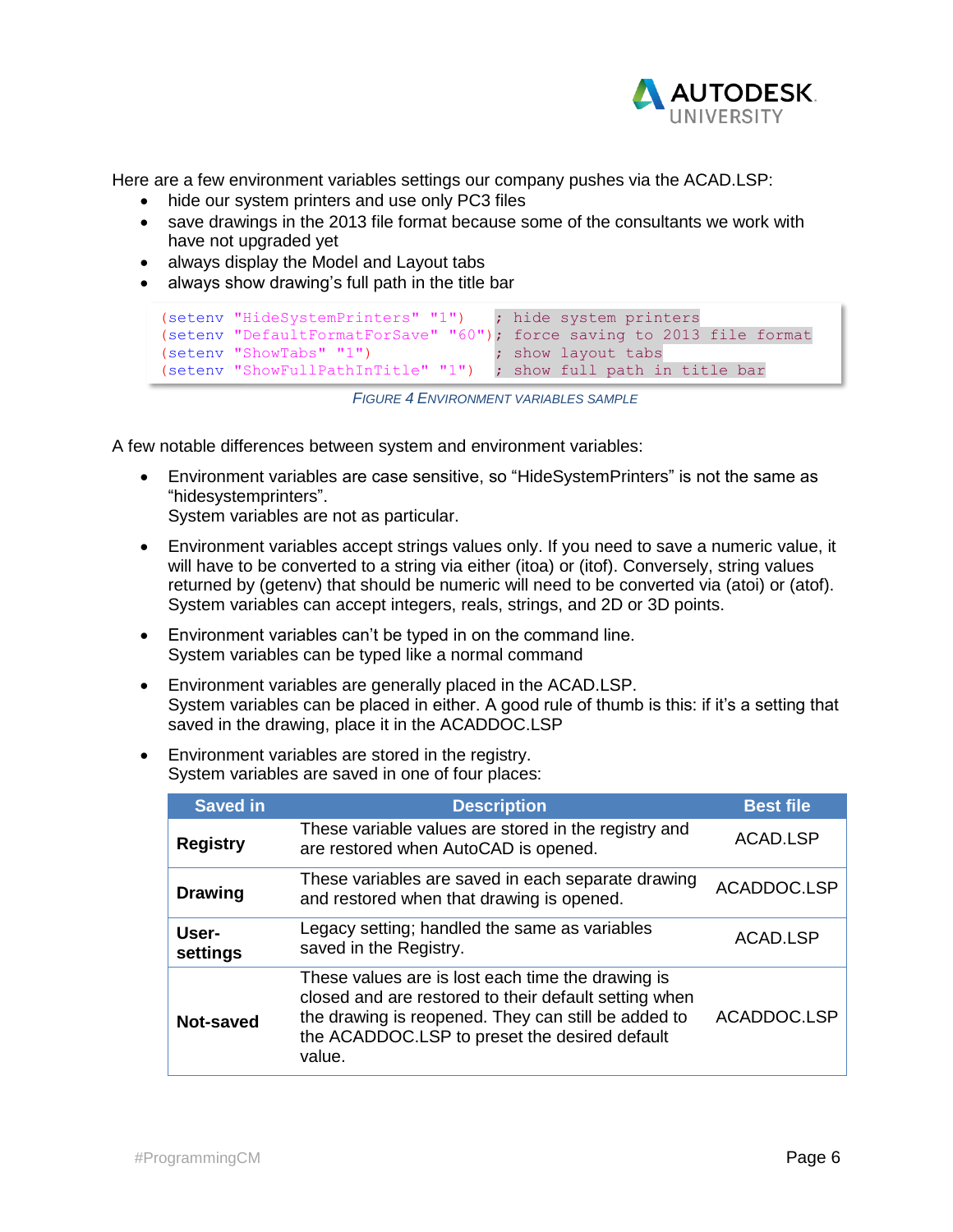

You may also find that some setting can be assigned by both (setvar) and (setenv), although the variable names may vary. Here's an example:

```
(setvar "XLoadPath" "C:\\Temp") or (setenv "XrefLoadPath" "C:\\Temp")
```
Additionally, some system variables that are read-only are not as environment variables. Here's an example:

```
(setvar "TempPrefix" "C:\\Temp") will return an error, but
(setenv "TempDirectory" "C:\\Temp") works just fine.
```
### **Which Variable to Use**

So, is the setting you're in search of a system variable or an environment variable? Here's a few tips on how to find out:

- The SYSVDLG box mentioned above it worth browsing through. Also, browse through the SETVAR command. Use wildcards to narrow the search. See if any variables look promising. (Unfortunately, there's no corresponding SETENV command)
- Some settings in the Options dialog will provide you a hint via their tool tip. The "Ignore hatch objects" tool tip references the "OSOPTIONS *system variable*". Alternately, pressing F1 will display a tab-specific help page that may contain the details you're looking for.
- Searching AutoCAD's help for the variable will provide more insight.
- For settings without an obvious system variable, like the "AutoSnap Marker Size", a web search will usually provide the needed information. Including the word "AutoLISP" in your search will generally give you better search results.

|                | Command: SETVAR Enter variable name or [?]: ?        |  |  |
|----------------|------------------------------------------------------|--|--|
|                | Enter variable(s) to list $\langle * \rangle$ : dim* |  |  |
| <b>DIMADEC</b> |                                                      |  |  |
| <b>DIMALT</b>  | <b>OFF</b>                                           |  |  |
| <b>DIMALTD</b> |                                                      |  |  |
| <b>DTMALTE</b> | 25,4999                                              |  |  |



### **Programming Detour: Beyond Vanilla AutoLISP**

Before we go on, we're going to take a programming detour and introduce some extended AutoLISP functions that will open up more possibilities. I'll be honest, this stuff is all black magic to me. I know it works, and I'm amazed at what people do with it, but I can't explain it in all the correct technical terms. So, I will defer to more experienced authors to do this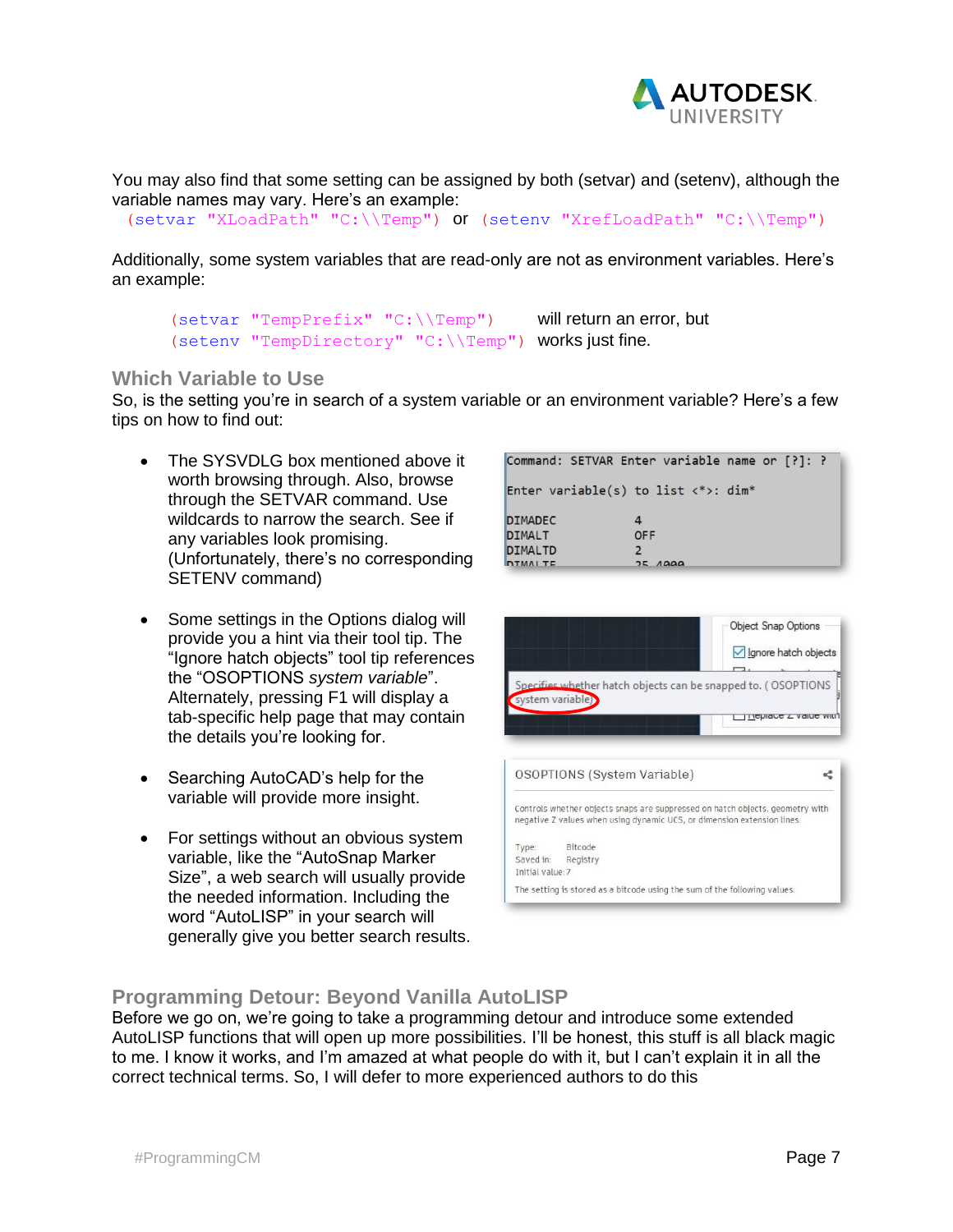

According to [afralisp.net,](file:///E:/_AU.2%20-%20Programming%20CAD%20Mgmt/afralisp.net) "*Visual LISP is an extension of (not a replacement for) the AutoLISP programming language. It is more powerful than AutoLISP because it can access the AutoCAD object model... It forms the perfect 'next step' for AutoLISP users who want a little more power over AutoCAD in their routines.*"

"VISUAL LISP FORMS THE PERFECT 'NEXT STEP' FOR AUTOLISP USERS WHO WANT A LITTLE MORE POWER OVER AUTOCAD"

Visual LISP functions allow you to get more "under the hood" than is possible with vanilla AutoLISP alone. Visual LISP functions enable VBA-type interactions with the program, the drawing, and the entities in them. In this class, we'll only scratch the surface of what Visual LISP is capable of. In my code examples, you will see a blend of both AutoLISP and Visual LISP. Whether that's good or bad is debatable, but my research says that each has its limitations.

*Note: Some Visual LISP extensions are limited to Windows only.*

To unlock the world of Visual LISP, your ACAD.LSP needs to have this statement, preferably near the beginning:

 $(v1-1$ oad-com)

This simply loads the supporting Visual LISP code, making the extended functions available.

Next, we need to connect to the AutoCAD application object. We'll store it in a global variable because we'll refer to it multiple times. I am assigning this to a variable named \*acad\*. (*I typically use leading and trailing asterisks for my global variable names; the variable name you use is your choice.*)

```
(setq *acad* (vlax-get-acad-object))
```
Next, we'll store a reference to a couple other objects, the Preferences and Files objects. These two are stored as global variables for future code to use.

> (setq \*prefs\* (vla-get-preferences \*acad\*) \*files\* (vla-get-files \*prefs\*))

You might think of the Preferences object as the Visual LISP equivalent of the Options dialog box, and the Files object the equivalent of the Files tab.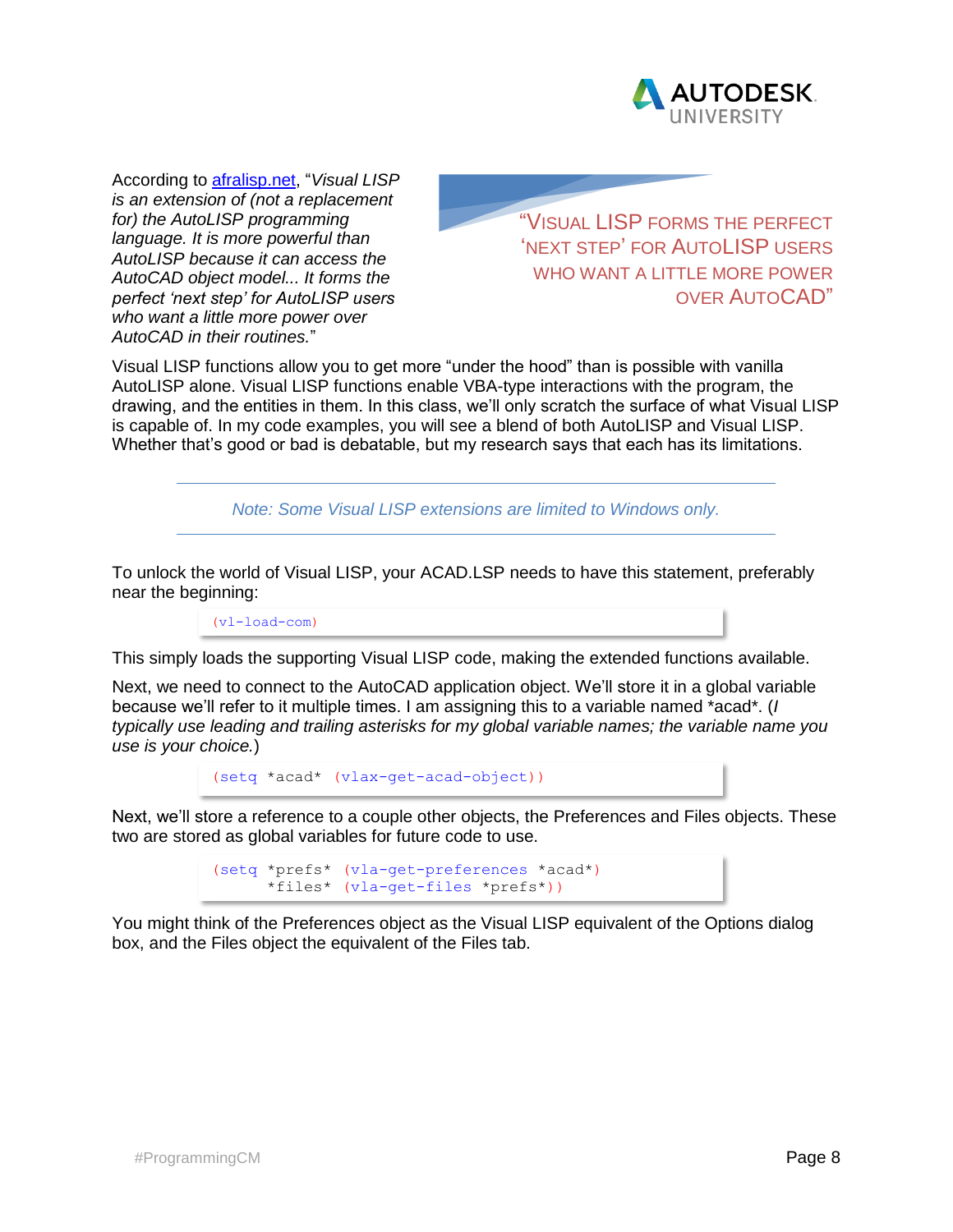

### **Automating Search Paths**

Automating AutoCAD's search paths is a great way to bring consistency to your AutoCAD environment. As mentioned earlier, if one of these paths is not found when AutoCAD launches, it gets removed. By programming, you can make your search paths "self-healing"!

Using the \*files\* variable above and the Visual LISP function (vla-get-PrinterConfigPath), you can access the "Printer Configuration Search Path" that contains your PC3 files:

```
(vla-get-PrinterConfigPath *files*)
```
#### This returns…

"C:\\Users\\clindner\\AppData\\Roaming\\Autodesk\\AutoCAD 2019\\R23.0\\enu\\plotters"

… the same path shown in my Options dialog box:

Search paths, file names, and file locations:

|                | DA DE MONATO EN MOTOR EN LA MONATO DE LA CONTRADO DE TRADA EL DOMINIO DE LA CALIFATA EL LOS DE LA CALIFATA EL |
|----------------|---------------------------------------------------------------------------------------------------------------|
| $\blacksquare$ | Text Editor, Dictionary, and Font File Names                                                                  |
| <b>面目</b>      | Print File, Spooler, and Prolog Section Names                                                                 |
|                | <b>Do The Printer Support File Path</b>                                                                       |
|                | Print Spooler File Location                                                                                   |
|                | Printer Configuration Search Path                                                                             |
|                | C:\Users\clindner\AppData\Roaming\Autodesk\AutoCAD 2019\R23.0\enu\plotters                                    |
|                | Figure 1. Printer Description File Search Path                                                                |

Some paths simply contain a single path string, while others contain multiple path strings. The "Automatic File Save Location" setting, for example, can only point to a single folder. To assign this path in your ACAD.LSP, you simply provide a new path string, as shown below:

(vla-put-AutoSavePath \*files\* "C:\\Temp")

*Figure 5 Single Path Assignment*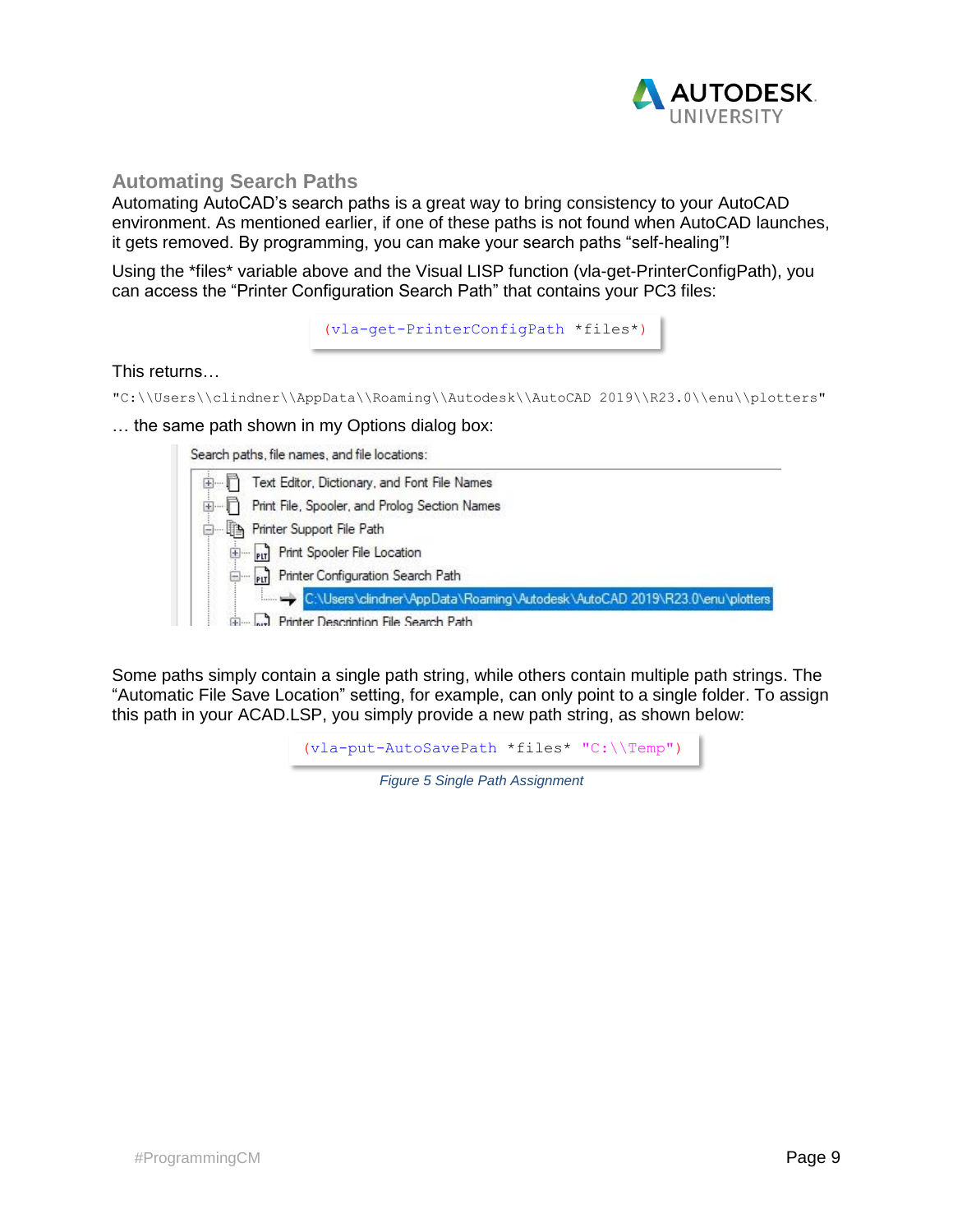

Other path variables can contain more than one folder. The SFSP, for example, contains multiple paths. Maintaining this list of paths is important to a stable environment. To make selfhealing SFSP, the following function (SFSPFix) could be placed in your ACAD.LSP:



*Figure 6 Self-healing Support File Search Path*

#### **FOR FURTHER EXPLORATION**

Here are a few other possible options for you to try your hand at or to simply spark some ideas of your own:

- Create a dynamic SFSP that can add, remove, swap, and/or position paths to better manage load order.
- Explore the registry read & write functions, (vl-registry-read) and (vl-registry-write), as an alternate for accessing and controlling configuration settings.
- Explore what the "AutoCAD Object model" to see what else Visual LISP gives you access too.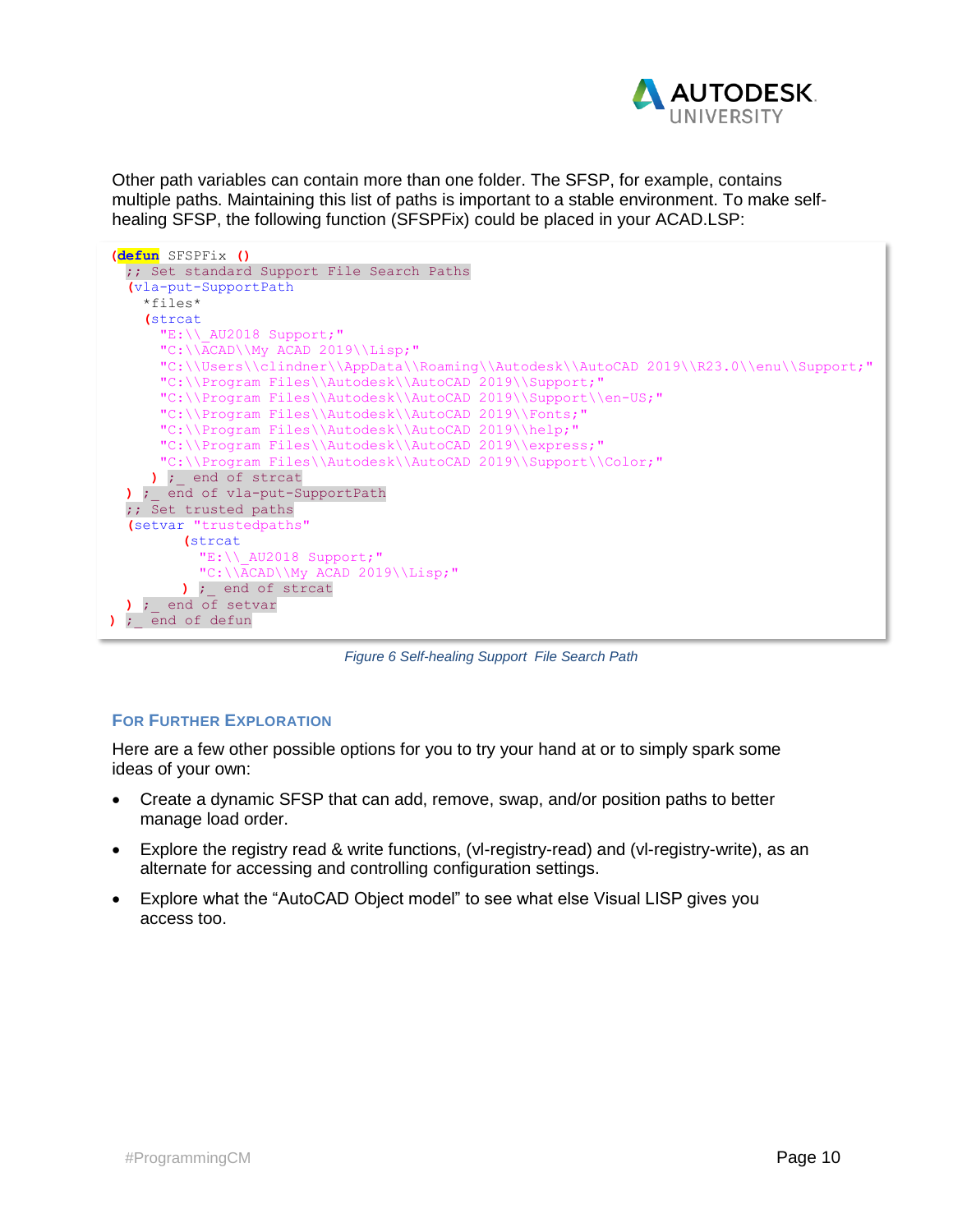

# **Programming the Work out of: Standards**

Ah, standards; the things we love to hate. But the only thing worse than having standards, is not having them! And even with the inconveniences that they impose, we certainly appreciate drawings that have them.

Once standards are established, next comes the task of implementing, enforcing, and monitoring them. Ideally, they would just be seen for their inherent value and eagerly adopted. Realistically, though, they can encounter the roadblocks of old habits or just plain resistance. My

philosophy has always been this if you can make it easier for users to do something right (i.e. per the standard) than it is to do it wrong, then most people will typically do it right and take the path of least resistance! It's a true win-win.

IF YOU CAN MAKE IT EASIER FOR THEM TO DO IT RIGHT THAN IT IS TO DO IT WRONG, THEY'LL USUALLY DO IT RIGHT.

### **The Document Object**

Since many of the standards we deal are in the drawings themselves, there's another Visual LISP object we need to reference, the "Document" object. I will assign this object to the global \*doc\* variable by placing the code below in my ACADDOC.LSP.

(setq \*doc\* **(**vla-get-ActiveDocument \*acad\***)**)

I generally assign this variable at the same time that I assign the three other global variables defined earlier, \*acad\*, \*prefs\*, and \*files\*.

### **Pushing Standards**

The strong-arm approach to implementing standards may not make help with your CAD Manager likability ratings but it (usually) ensures compliance and adoption. By pushing those non-negotiable and universal standards, it helps create a stable, dependable, and predictable environment which maximizes production, reduces surprises, and minimizes support. Also, by providing a consistent configured environment, users are less likely to feel they need to go "fixing" things on their own…which is never a good thing.

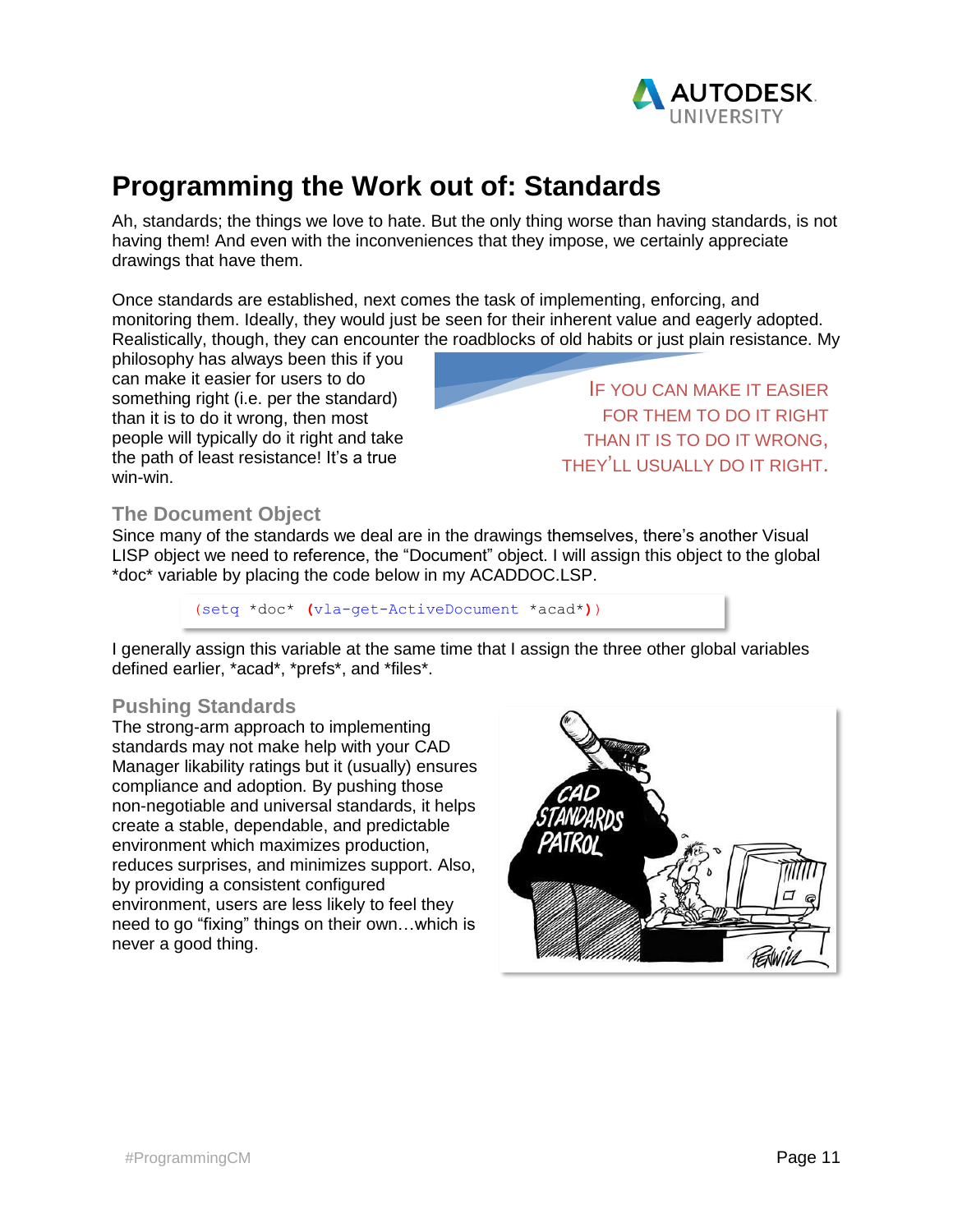

Here's a "push" example used in our office. In our architectural drawings, we don't want users accidently erasing or moving a structural column or column grid line. So, as our drawings are opened, we force these layers to be locked via the following function, (LockColLayers), in our ACADDOC.LSP:

```
(defun LockColLayers (/ layer)
   (foreach layer '("S-COLM" "S-COLM-IDEN" "S-COLM-GRID" "S-COLM-DIMS")
     (if (tblobjname "layer" layer)
       (vla-put-lock
         (vla-item (vla-get-layers *doc*) layer)
         :vlax-true
      ) ; end of vla-put-lock
    ) ; end of if
  ) ; end of foreach
) ; end of defun
```
*Figure 7 Auto-locked Layers*

We also want all our paper space viewports on a designated non-plotting layer named "0-VPRT" and want them all "display locked". This function, (LockVPorts), is also defined in our ACADDOC.LSP:

```
(defun LockVPorts (/ lay ent)
  ;; insure that 0-VPRT layer exists and is non-plot
  (setq lay (vla-Add (vla-get-Layers *doc*) "0-VPRT"))
  (vla-put-plottable lay :vlax-false)
  ;; loop thru all layouts
  (vlax-for lay (vla-get-Layouts *doc*)
    (if (eq :vlax-false (vla-get-ModelType lay)) ; skip model space layout
      (vlax-for ent (vla-get-Block lay) ; for each ent in layout
      (if (eq (vla-get-ObjectName ent) "AcDbViewport") ; if entity is a viewport
         (progn
           (vla-put-DisplayLocked ent :vlax-true) ; lock the viewport
          (vla-put-Layer ent "0-VPRT")
         ) ;_ end of progn
      ) ; end of if
) ; end of vlax-for
   ) ; end of if
 ) ; end of vlax-for
) ; end of defun
```
*Figure 8 Auto-locked Viewports*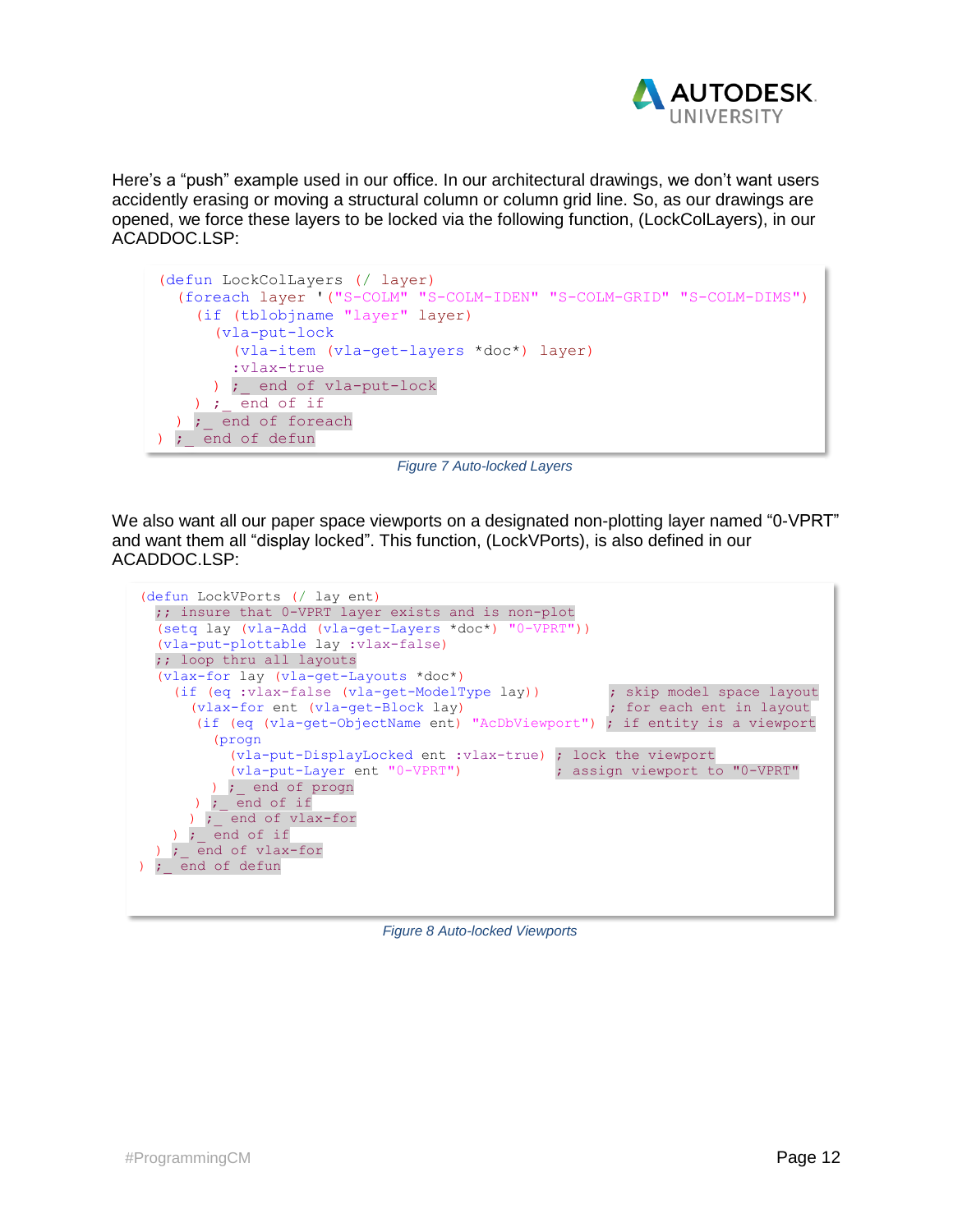

Both of the above functions are executed by the (S::Startup) after the drawing initializes.



*Figure 9 Locking viewports via (S::Startup)*

### **Pulling Standards**

It's possible to convert some of the "push" standards that are in our (S::Startup) into a "pull" standard so the user can apply them when needed. For example, rather than force all the viewports to be locked when each drawing is opened, the (LockColLayers) function could be turned into a new LockColLayers command with the following code. Similarly with (LockVPorts):

```
(defun C:LockColumns ()
   (LockColLayers)
   (princ)
  \lambda
```


*Figure 10 "Pull" method for locked layers Figure 11 "Pull" method for locked viewports*

### **Standards By Default**

Another less pushy approach is to offer a relevant (standards-compliant) default. Using the "make it easier to do right" philosophy mentioned earlier, this can make your users' lives easier and improve adherence to company standards, but still allows for user overrides.

Let's say that your standard dimension style is named "Arch Tick-Anno". As your drawings are opened, you could set it as the default dimstyle via the ACADDOC.LSP as shown below. The user can choose a different dimstyle at any time, but it's initially set to the standard style.



*Figure 12 Suggested Defaults*

### **FOR FURTHER EXPLORATION**

Here are a few other possible automated standards for you to try your hand at or to simply spark some ideas of your own:

• Assign all xrefs to a designated layer, to have a saved path, and/or be a certain type (attached or overlaid).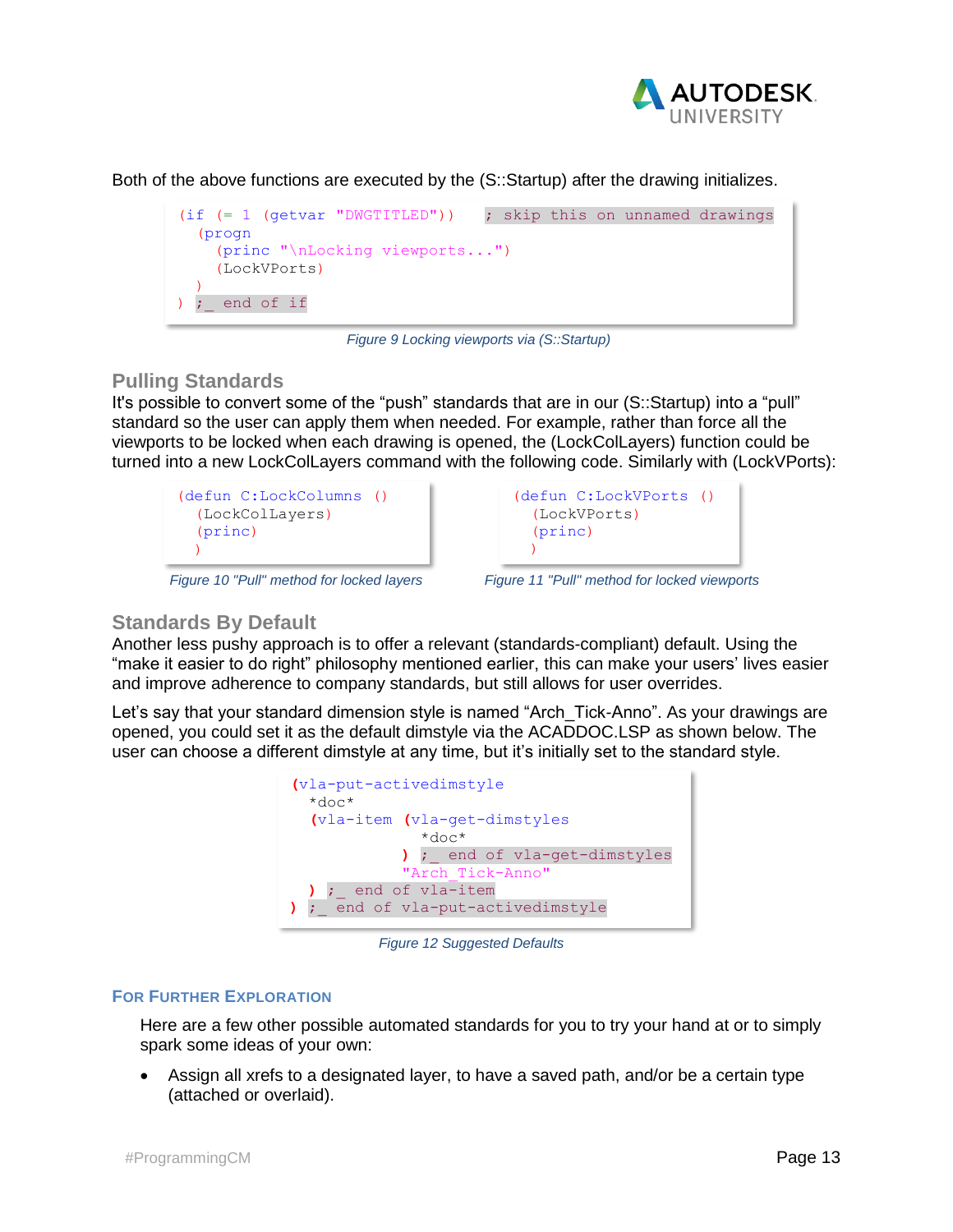

- Turn annotation visibility (ANNOALLVISIBLE) off so that the only annotation you see is the annotation that's assigned the current annotation scale.
- Make sure that all FRAMES (xclip, image, pdf, etc.) are visible but won't plot.
- Adapt the (LockColLayers) function to work with wildcards, instead of a list of specific layer names.

### **Adaptive Standards**

One thing about standards, there always seems to be variations or exceptions that mess things up. You've heard it before, "It always works like this...well, except when \_\_\_\_\_..."! Legitimate exceptions could be needed for certain projects, clients, software, etc. Programs that are too rigid can hinder productivity and quickly become a source of frustration for your users. Creating code that can adapt to different scenarios will empower you to use minimize the amount of redundant code.

The code in Fig 11 above is an example of non-adaptive code. What happens when you open a drawing which doesn't have the "Arch\_Tick\_Anno" dimstyle? The modified code below is adaptable. By adding a simple line of code, it will now "exempt" drawings that don't have that dimstyle defined:



*Figure 13 Adaptive Code*

Ironically, it's consistent, dependable standards that actually make exceptions possible! It allows you to incorporate conditionals in your code that are based on predictable conditions.



Folder and file naming standards, for example, can play an important role in making it possible to identify things like discipline, project, client, etc.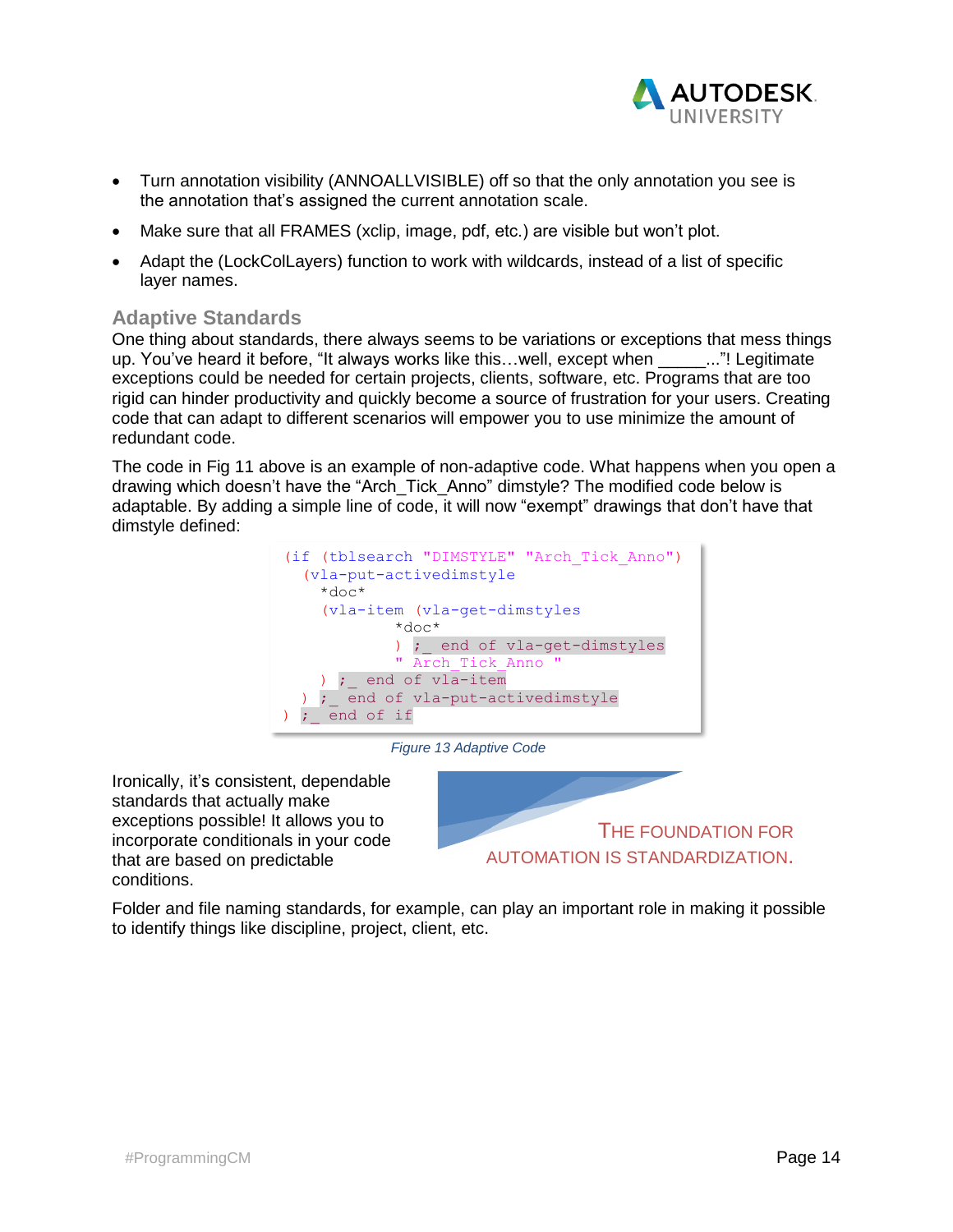

Let's look at how we could leverage this simple file name standard to determine the drawing's discipline:

- Standard format: <project no> <disc><sht #>.dwg
- File name example: 201805 A0201.dwg

Based on this file naming standard, you could determine what the sheet's discipline is by the following code:



*Figure 14 Filename-based Disciplines*

This \*dwgdisc\* global variable could then be referenced by other code so that it can to adapt to discipline-specific conditions, such as the tool palette scenario mentioned earlier:



*Figure 15 Leveraging Adaptive Code*

### **Adapting To User Preferences**

Nothing can jeopardize your efforts to implement standards more than having things so locked down that users can't do any of their own customization and personalization. Some CAD Managers yield to the backlash from users (and possibly upper management) and just surrender. Just as we've shown some possibilities of creating code that adapts to client/project/drawing exceptions, it's also possible to adapt to user exceptions while maintaining a degree of control.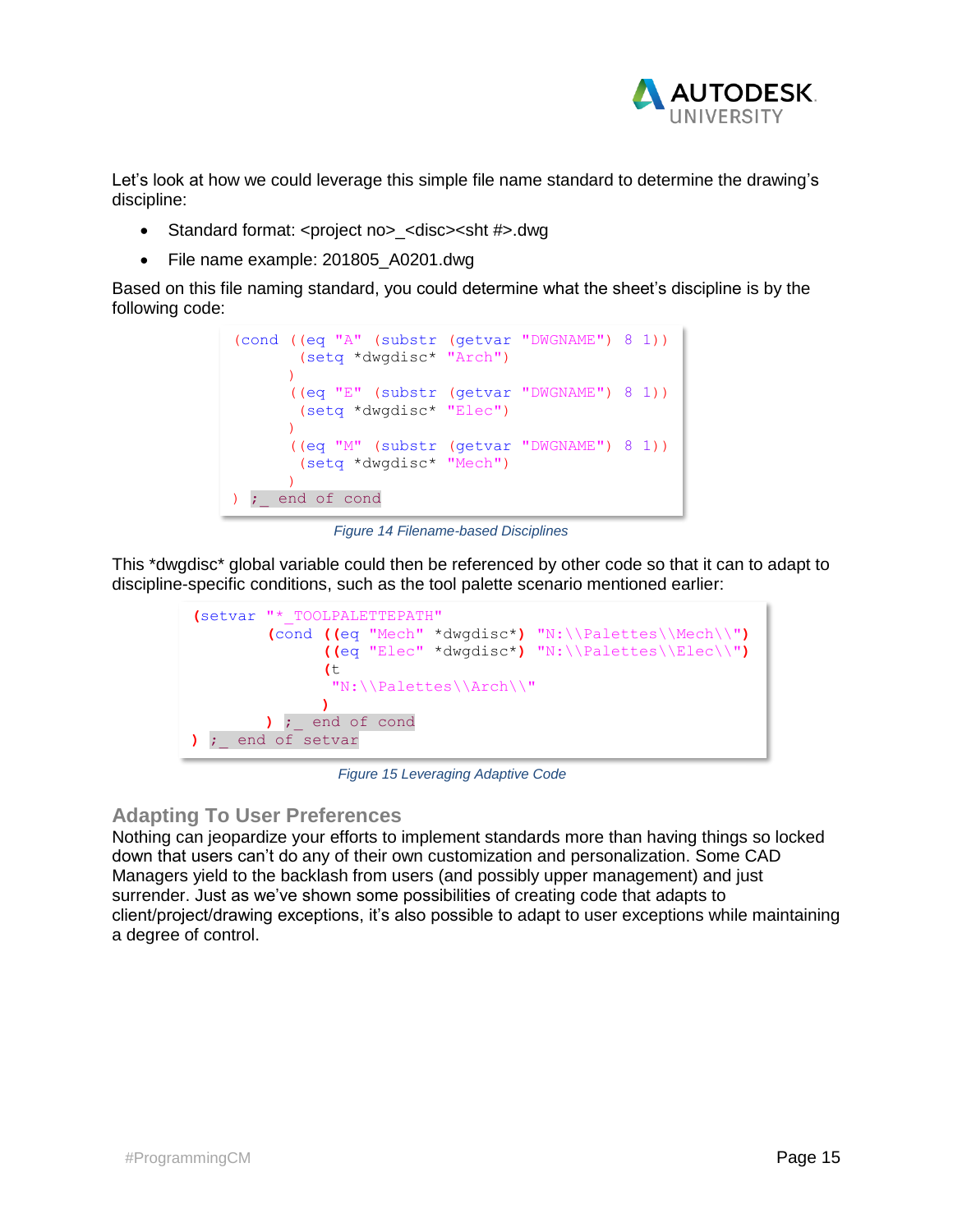

It's not unrealistic to have users who can write AutoLISP code of their own. The following code at the end of the (S::Startup) could be used to load a user's local AutoLISP file.



*Figure 16 Loading User Code*

The following code ensures that the Autosave time is turned on and is no greater than 30 mins. If a user sets their save time to a shorter duration (for more frequent saves), I don't change it. But if they turn it off or set it to a longer time (less frequent saves), it gets set back to a 30 minute maximum when they re-open AutoCAD (via the ACAD.LSP).



*Figure 17 Flexibility within Constraints*

#### **FOR FURTHER EXPLORATION**

Here are some other adaptive programming possibilities for you to try your hand at or to simply spark some ideas of your own:

- One of your consultant's is using AutoCAD 2012 so when you work on their drawings, they need saved in 2010 format, but all other drawings should be saved in 2018 format.
- You want your 2D drawing production users to "Ignore Z object snaps" but need to allow it for your 3D design users.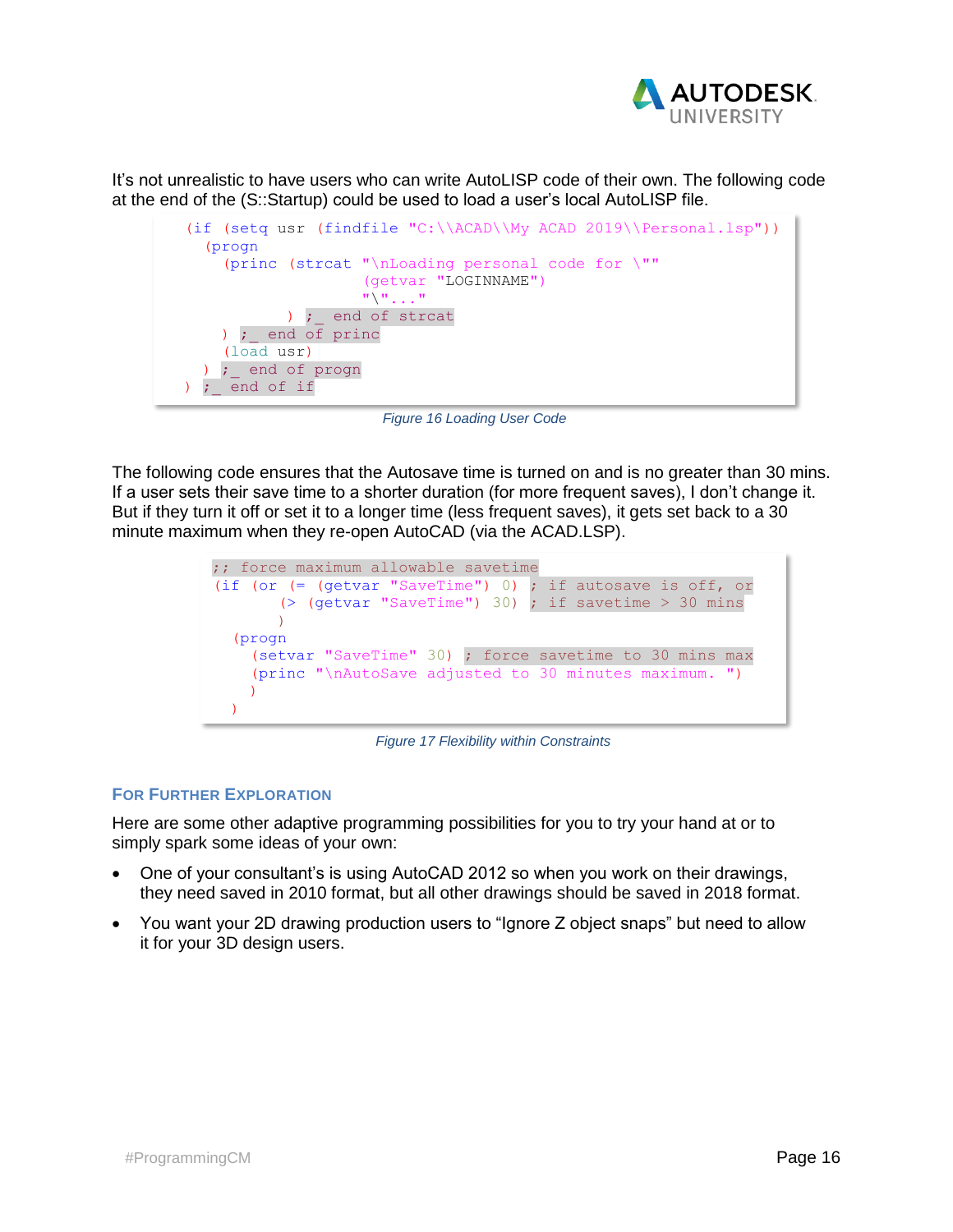

# **Programming the work out of: Customization**

The opportunities for customizing AutoCAD are limited only by your imagination, and the more you delve into the programming world, the more opportunities you'll see. Also, the more you listen to your users, the more opportunities you'll see as well. Further, the more custom solutions you develop for your users, the more opportunities *they* will see too.

### **Creating New Commands**

AutoLISP's (defun C:) function can be used to create commands that emulate an AutoCAD command. Many AutoLISP newbies take their first crack at creating their own commands by



modifying existing AutoCAD's commands. The 2-letter commands below, shortcuts for the XLINE command, are simple examples of a simple AutoLISP command that couldn't be defined in the PGP file.

(defun C:XH () (command ".XLINE" "H") (princ)) (defun C:XV () (command ".XLINE" "V") (princ))

*Figure 18 Simple Custom Commands*

By incorporating some additional AutoLISP magic, you can further enhance on existing

;; Shortcut to send objects to the back (defun C:BF (/ SS)  $(if (not (setq SS (ssget "i"))))$  (progn (princ "\nSelect object(s) to bring to front: ") (setq SS (ssget)) (if SS (command "DRAWORDER" SS "" "F") (command) ) ; end of if ) ; end of progn (command "DRAWORDER" "F") ) ; end of if (princ) ; end of defun

*Figure 19 Enhancing an AutoCAD Command*

AutoCAD commands. For example, the following code defines the BF command, a 2-letter shortcut that is a specialized version of the DRAWORDER command: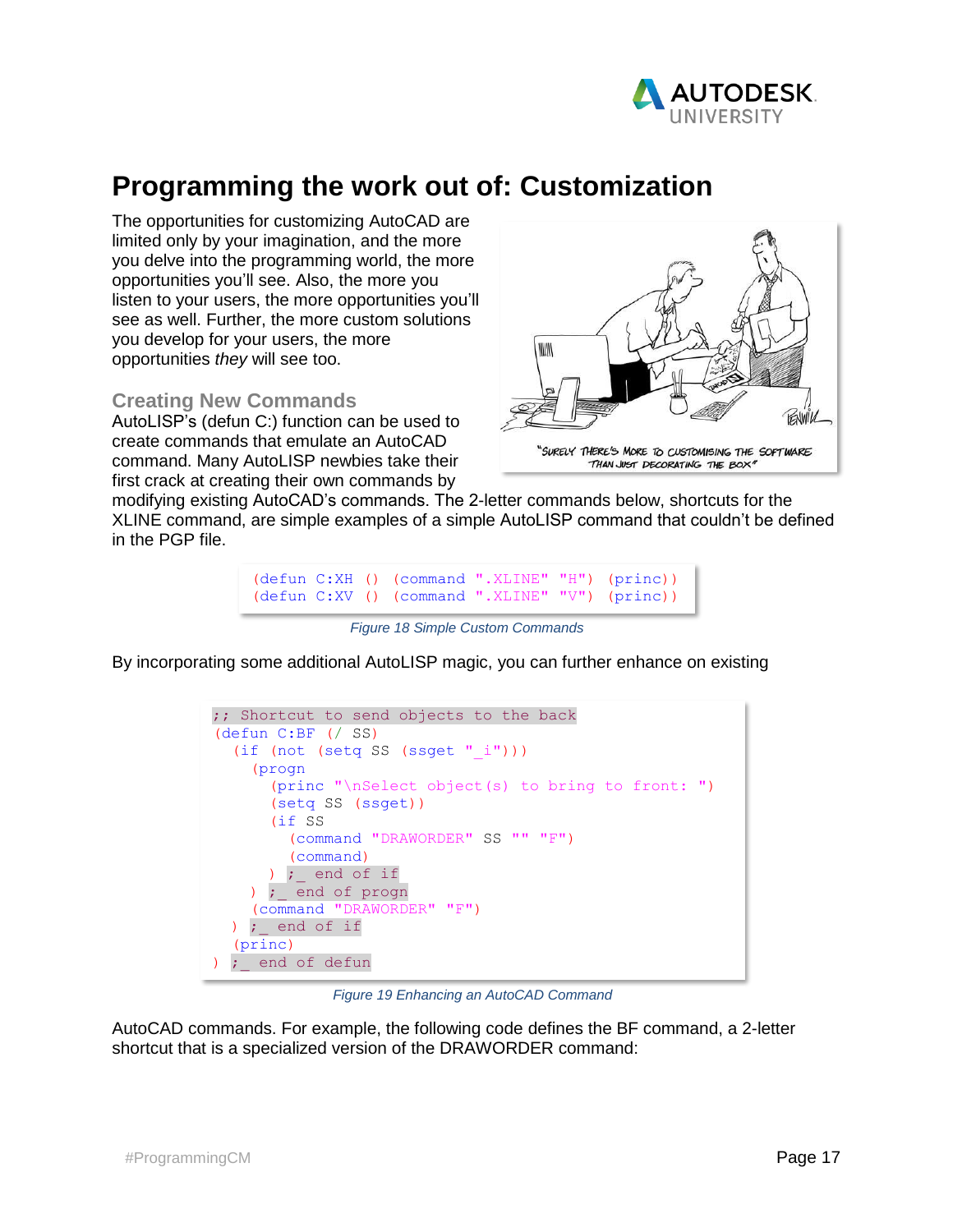

### **Hijacking Existing Commands**

AutoCAD's UNDEFINE command can be used to take an existing command out of commission completely, making room for you to create your own replacement command. Savvy users, however, can find out how to bypass this, executing the actual command. There's another option that's easier, more powerful, and more bulletproof.

Rather than completely replacing an AutoCAD command, it's possible to "hijack" AutoCAD so that when certain conditions occur, your code is triggered. The feature I'm referring to is called "reactors". They are super cool, very powerful, and fairly easy to create. They could easily be an entire AU class of their own.

The (MyCommandWillStart) function below is designed to be triggered when any AutoCAD command is started. When called, it looks at the name of the command that has just started. If it's a dimension command (i.e. it starts with "DIM"), it sets the "Dims" layer current (creating it if missing) then returns control to the called dimension command.



*Figure 20 Command Started Reactor*

This function could be expanded to react to other AutoCAD commands as well.

An accompanying (MyCommandEnded) function is triggered after each AutoCAD command is



*Figure 21 Command Ended Reactor*

completed. Like (MyCommandWillStart), this one specifically looks to see if the command that just ended was a dimension command. If so, ut returns the drawing to the previous current layer (that was saved in the "ol" variable).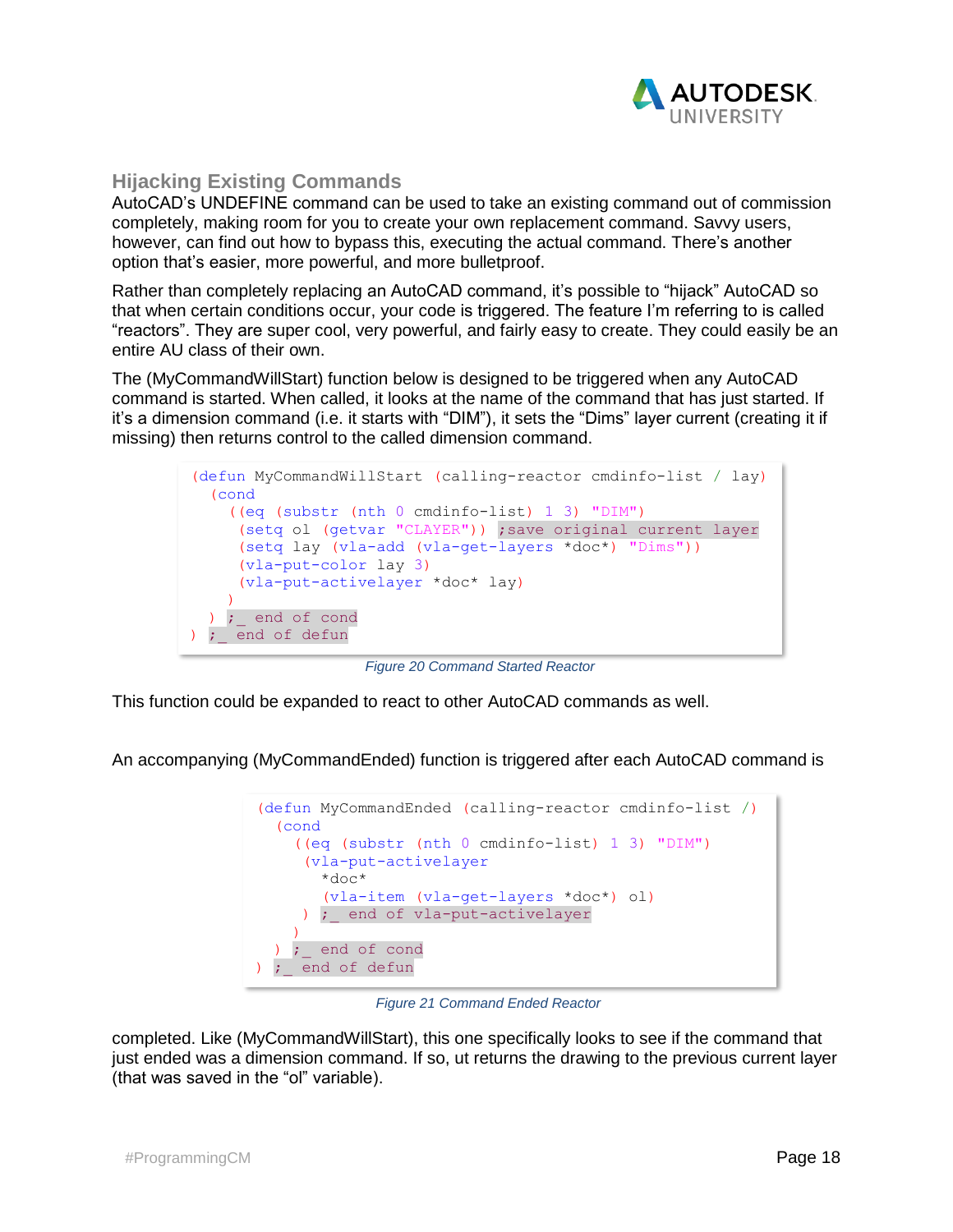

These two functions define what will happen when the reactor fires. Now, we need to associate them to a specific AutoCAD event. In this case, the two events we care about are the built-in (:vlr-commandwillstart) and (:vlr-commandends) events. These events, when triggered, will call my functions (MyCommandWillStart) and (MyCommandEnded) respectively.

```
(vlr-editor-reactor nil '((:vlr-commandwillstart . MyCommandWillStart)
                          (:vlr-commandended . MyCommandEnded))
```
*Figure 22 Assigning Reactor Events*

*Important note: Reactors functions should not contain calls to other AutoCAD commands.*

#### **FOR FURTHER EXPLORATION FOR CUSTOMIZATION**

Here are a few possible reactors to try your hand at or to simply spark some ideas of your own:

- After pasting an anonymous block via PasteAsBlock, prompt the user for a block name.
- Prevent certain blocks (list of blk names) from being exploded
- Lock VPs when switching layouts (not during startup)
- Explore the other types of reactors: Database, Document, and Object